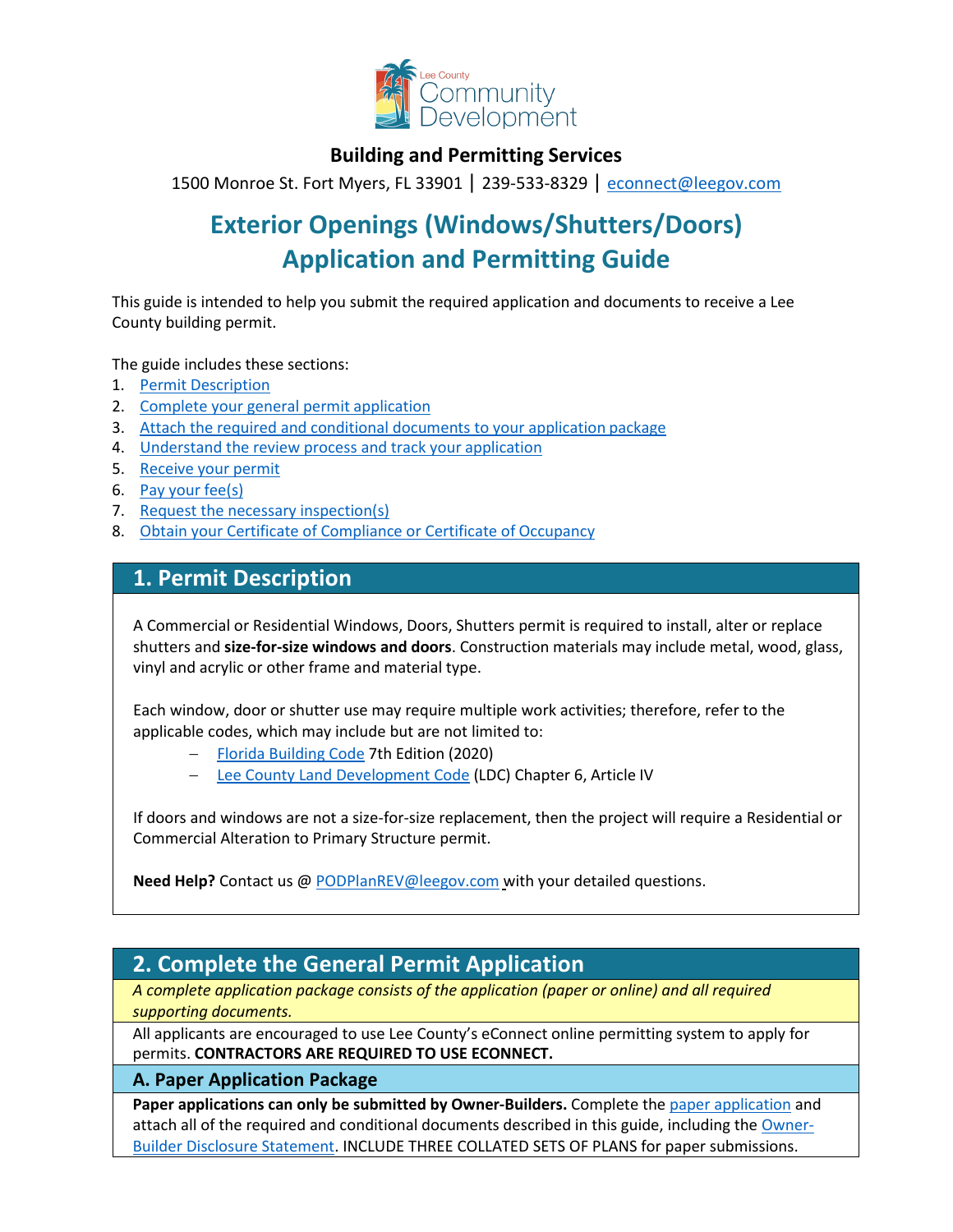A paper application package must be submitted in person to the Building Department. The office is located at the Lee County Public Works Building, first floor, 1500 Monroe St., Fort Myers, FL 33901.

### **B. eConnect Application Package (Electronic Submission)**

#### **Register for eConnect**

To apply for a Lee County permit online, you must first register at *eConnect*. Instructions for **New Users: Register for an Account** are included on the eConnect login page.

Review the [eConnect Users Guide](https://www.leegov.com/dcd/Documents/eServ/eConnect/eServicesGuide.pdf) for more details about using eConnect.

Also see **eConnect Instructions** highlighted throughout this guide.

#### **eConnect Steps**

Once you have logged int[o eConnect, s](https://accelaaca.leegov.com/aca/)elect the *Permitting* menu to *Create an Application*. Review the general disclaimer terms and select the checkbox to *Continue Application*.

### **1. Select a Record Type**

On the *Select a Record Type* screen, select **Exterior Openings (Windows/Doors/Shutters)**. Or search on the term *exterior*. Select the radio button and *Continue Application*.

- *2.* **Provide the Property Information** (\* indicates required fields) to identify the property for which the permit will be used. Lookup the property information using one of the options below, then click *Search:*
	- Address (using the required fields Street No., Street Name); or
	- Parcel (using Parcel Number).

**eConnect Instructions:** If multiple addresses are found, they will be displayed in the *Address Search Result List.* Use the radio button to select the desired record, then click *Select.*

Once search results are displayed, the other fields on the screen will automatically populate. Review information for accuracy and *Continue Application.*

### **3. Applicant and Contacts**

If a licensed contractor is providing the service for this permit, they must have either a Stateissued license registered with Lee County or have a Lee County-issued certificate of competency. Both require a current Certificate of Insurance for liability and workers' compensation AND/OR a current workers' compensation exemption status with the State of Florida. Verify Lee County contractor registration a[t Contractor Search](https://www.leegov.com/dcd/ContLic/ActCont) or contact Contractor Licensing at [ContractorLicensing@leegov.com](mailto:ContractorLicensing@leegov.com) or 239-533-8895.

Note: If the applicant is an owner-builder and not a licensed contractor, a[n Owner-Builder](https://www.leegov.com/dcd/PermittingDocs/OwnerBldrDisclosure.pdf) [Disclosure Statement](https://www.leegov.com/dcd/PermittingDocs/OwnerBldrDisclosure.pdf) must be attached to the application.

To associate the Applicant and Contact(s) with the permit application, use either: *Select from Account* or *Add New*.

Note: The Applicant listed in eConnect will receive all notifications from the County related to their application.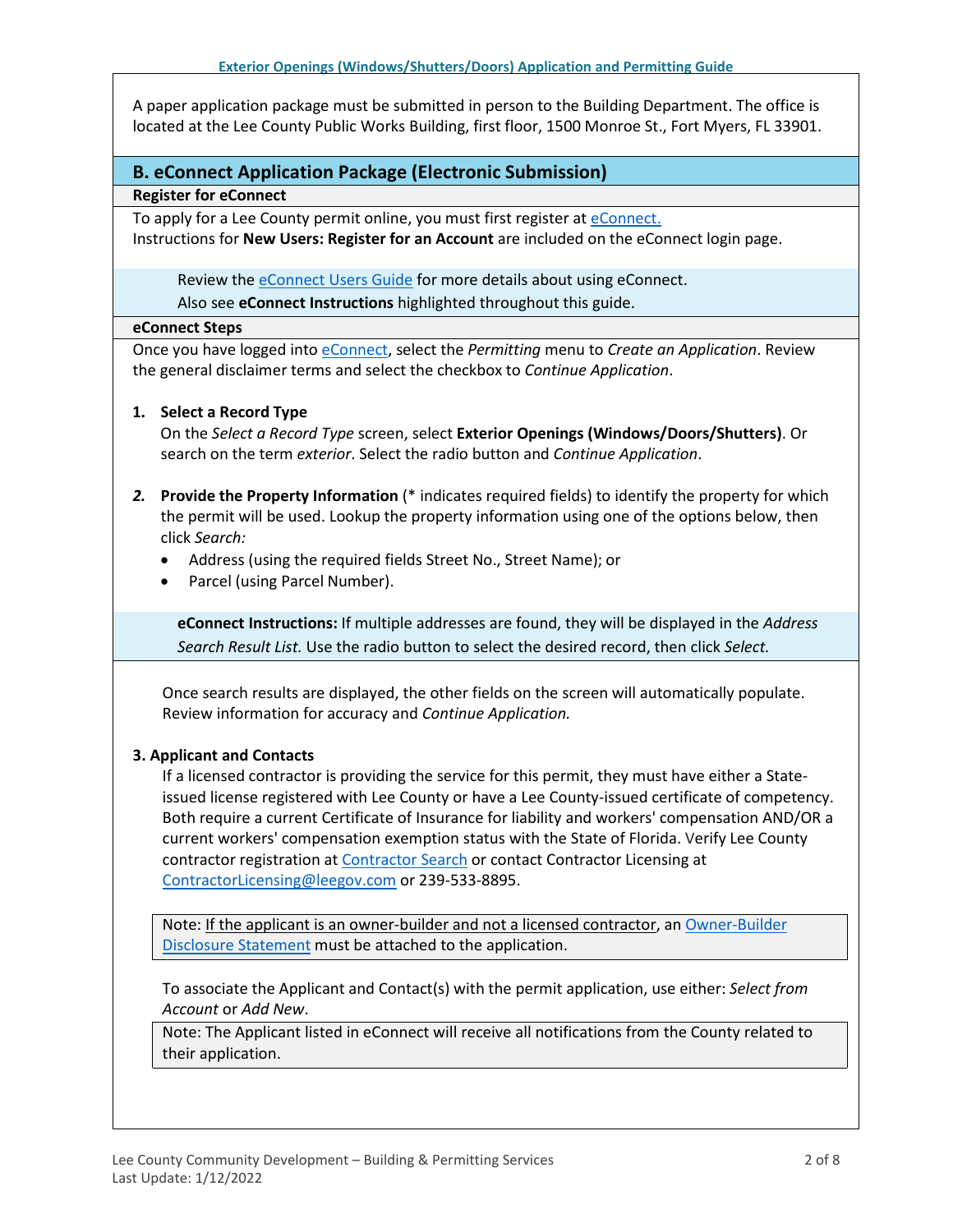#### **4. Project Detail Fields**

Complete all applicable fields. An explanation of certain fields has been provided below for your reference.

- **Project Name:** What is the name of the project?
- For Commercial Projects input the Project's Business Name (associated with the Business License) as the Project Name
- For Residential Projects input the name of the community/subdivision or city as the Project Name
- **Brief Description of Proposed Work:** Provide enough detail for the reviewer to understand the permit-related details of the project and *Continue Application.*
- **Type of Use:** (Options: *1&2 Family, Commercial Building, Multi-Family/Condo (3+ Units))*
- **Estimated Construction Value:**
- **Private Provider Plan Review**: Is the plan being reviewed by a private provider? If yes, the Private Provider Compliance Affidavit and Notice to Building Officials of the Use Private Provider form must be submitted with this application. [Notice to Private](https://www.floridabuilding.org/fbc/committees/Private_Providers/Private_Providers.htm) [Providers](https://www.floridabuilding.org/fbc/committees/Private_Providers/Private_Providers.htm)

(Options: *Yes* or *No*).

• **Private Provider Inspections**: Will the project be inspected by a private provider? Note: Private Provider Inspections are required if electing to use Private Provider Review services.

(Options: *Yes* or *No*).

Window Replacement

- **Window Replacement Size-for-Size:** (Checkbox)
- **Number of Affected Openings:** (Windows)
- **Door Replacement Size-for-Size:** (Checkbox)
- **Number of Affected Openings:** (Doors)

Shutter Install

- **Shutters:** (Checkbox)
- **Number of Affected Openings:** (Shutters)
- **Electric Required:** (Options: *Yes* or *No*).

Acrylic/Vinyl Windows (Note: Acrylic/Vinyl Window Replacement is typically associated with Mobile Homes and Vinyl Rooms with existing Acrylic/Vinyl panels, that are being replaced size for size.

- **Acrylic/Vinyl Window Replacement Size-for-Size:** (Checkbox)
- **Number of Affected Openings:** (Acrylic/Vinyl)

### **Additional Info - Engineering:**

- − Complying with Lee County's Master Calculations, WINDMSTR20
- − Providing Individual Calculations
- − Providing Individual Engineering
- **Will the size of the openings be changing or any new openings created?:** (Options: *Yes* or *No*).
- **Directions:**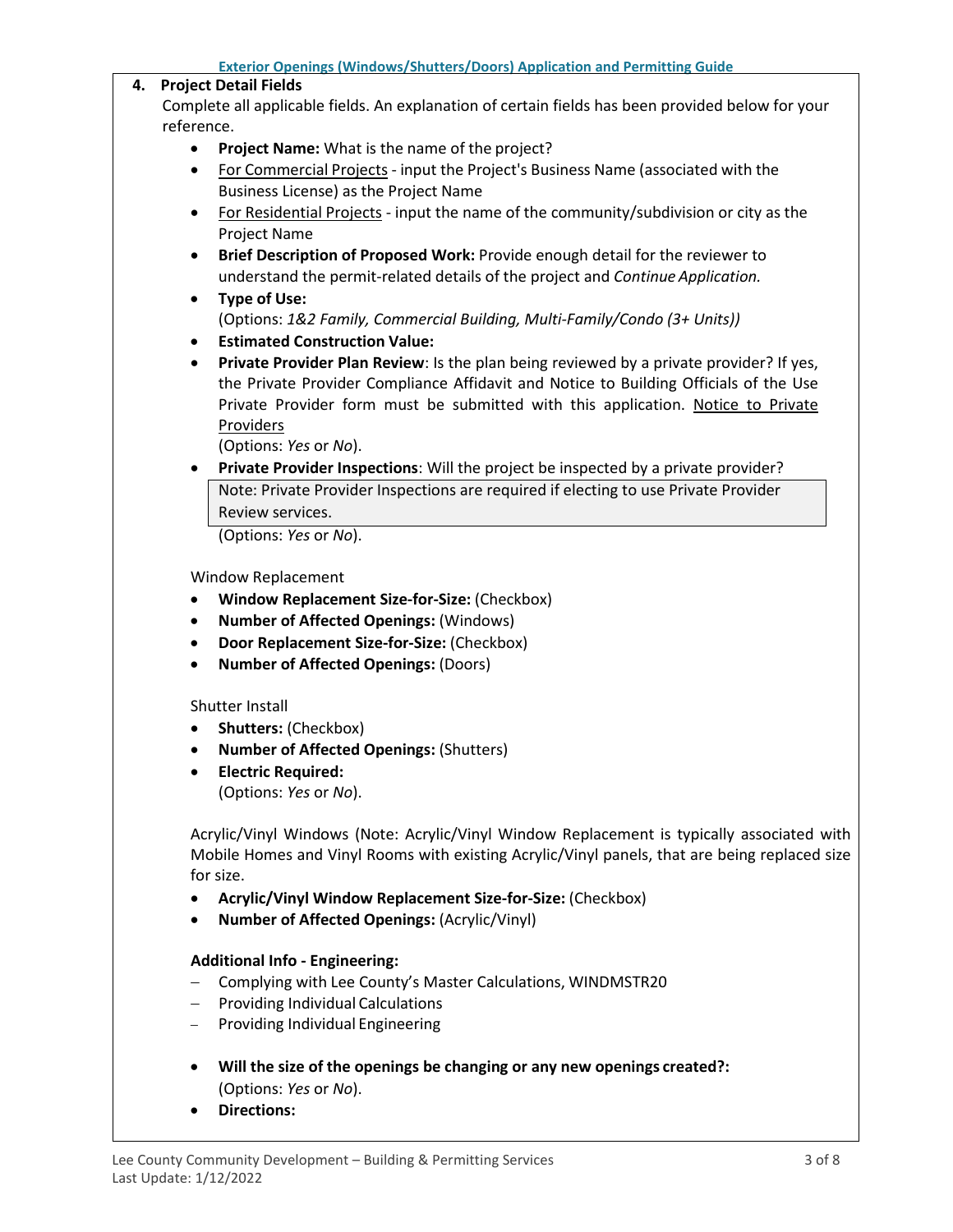### **Product Information Windows and Doors**

Add the Windows and Doors to a row of a table. (Provide the information below for each location). Type, Number, Mullion, Expiration Date, Impact Resistant, Affected Opening Number(s) on Floor Plan, Same Affected Opening-Different Product Number?, Number of Openings, Install Shutters, Existing Shutters, and Existing Shutter Number

**Product Information Shutters/Panel Info** Add the shutters/panel to a row of a table. (Provide the information below) Type, Number, Expiration Date, Affected Opening Number(s) on Floor Plan, and Number of Openings

### **5. Attachments/Documents**

- For Electronic Submittals: In the *Attachments* window, *Add* the required and conditional documents.
- For Paper Submittals: Provide the completed application, the Owner Builder Disclosure Statement and any other required and conditional documents.

(Use list of documents in Section 3.)

## <span id="page-3-0"></span>**3. Attach Required and Conditional Documents**

*Notice: Lee County may request additional supporting documentation to process the permit. Additional restrictions applicable to this property may be found in public records, and there may be additional permits required from other governmental entities such as water management districts, state or federal agencies.*

### **Required Documents**

### **1. Product Approvals**

Product approval numbers are required for any products as described in F.A.C. 61G20-3.001.) To assist with Product Approval Numbers, here are th[e Florida Building Code](https://floridabuilding.org/pr/pr_default.aspx) and th[e Miami-](http://www.miamidade.gov/building/pc-search_app.asp)[Dade County Product Approval](http://www.miamidade.gov/building/pc-search_app.asp) search links.

### **Tips:**

Provide only the specific Product Approval number, **INCLUDING the number after the decimal point,** as part of the permit application package.

Applicants should ensure that the Product Approval to be used is for the site conditions (wind speed, exposure, etc.) and that the product will be installed as detailed in the approval document.

### **2. Floor Plan**

Prepare to include: Affected openings and the means of escape; and Location of each window, door or shutter that is being installed.

[Floor plan layout example](https://www.leegov.com/dcd/PermittingDocs/Floor%20Plan%20Layout-%20Example.pdf)

### **3. Window and Door Pressure Calculations**

If you do not use Lee County's Mastered pressures for size-based window and door replacements, include Engineered Plans that are site specific individual calculations or individual engineering signed and sealed plan done by a Florida state registered Design Professional.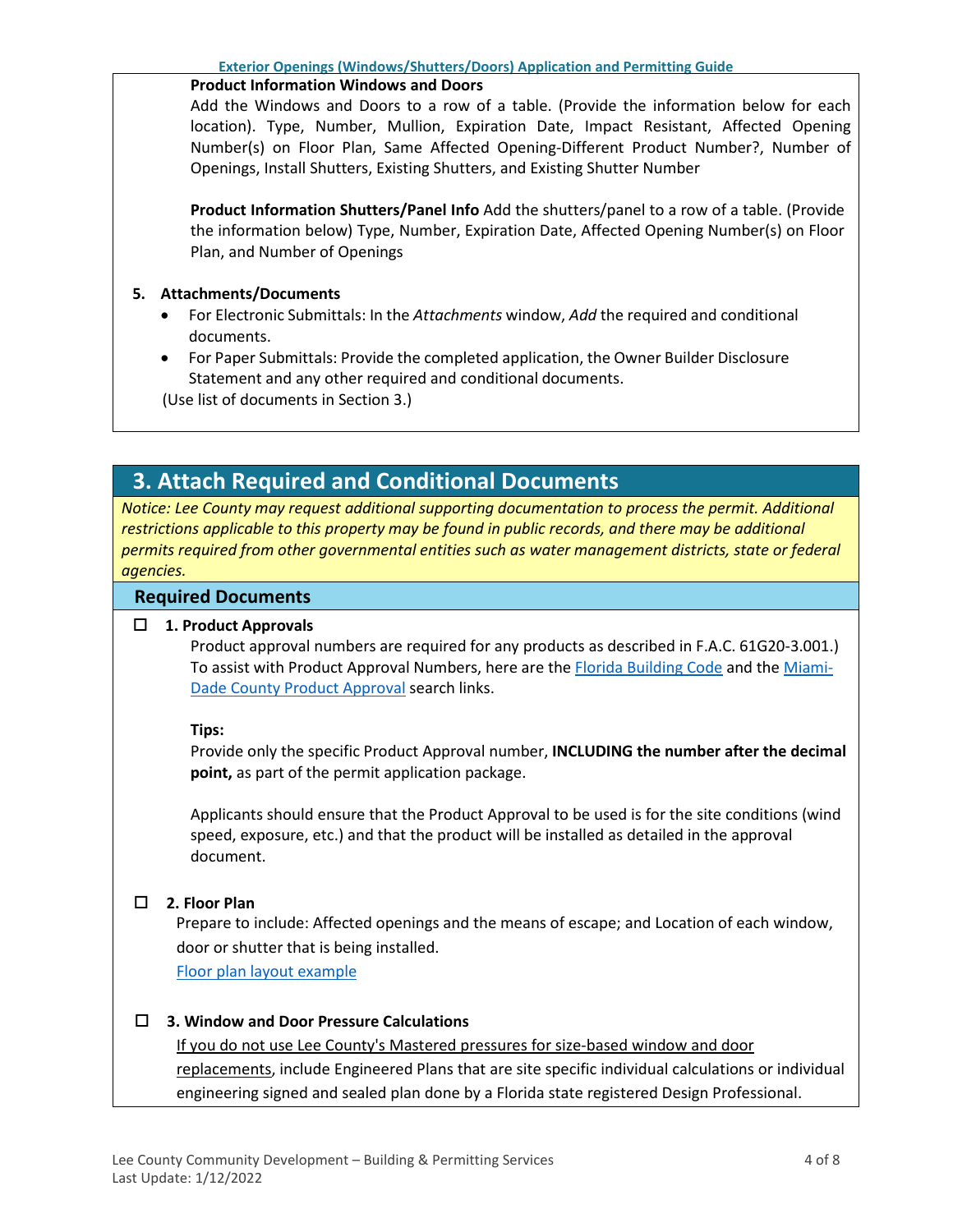You may choose to use Lee County's Mastered pressures for WINDMSTR20 - Lee County's Alternate Method for Size-for-Size Window/Door Replacements on windows/doors 60 feet or lower. If individual pressures or engineering are not submitted, below are the pressure requirements:

|                   | 150<br><b>Wind</b><br><b>Exp B</b> | 160 Wind<br><b>Exp B</b> | 160 Wind<br><b>Exp D</b> | 170 Wind<br><b>Exp D</b> |
|-------------------|------------------------------------|--------------------------|--------------------------|--------------------------|
| Structure < 30'   | $+24.3$                            | $+27.6$                  | $+45.9$                  | $+51.8$                  |
|                   | $-32.5$                            | $-37$                    | $-61.4$                  | $-69.4$                  |
| Structure 30'-45' | $+27.2$                            | $+30.9$                  | $+49.1$                  | $+55.5$                  |
|                   | $-36.4$                            | $-41.4$                  | $-65.9$                  | $-74.4$                  |
| Structure 45'-60' | $+29.6$                            | $+33.7$                  | $+51.6$                  | $+58.3$                  |
|                   | $-39.7$                            | $-45.1$                  | $-69.2$                  | $-78.2$                  |

### **Conditional Required Documents**

### **4. Owner-Builder Disclosure Statement**

If the installer is not using a licensed contractor and will act as an owner-builder, submit an [Owner-Builder Disclosure Statement.](https://www.leegov.com/dcd/PermittingDocs/OwnerBldrDisclosure.pdf)

### **5. Proof of Ownership**

If the ownership information on the permit application does not match the property owner information on the Lee County Property Appraiser's website [\(http://www.leepa.org\)](http://www.leepa.org/), submit proof of ownership, for example, a recorded Warranty Deed.

### **6. Permission Letter from Owner / HOA**

If the project is being done by a tenant or on property regulated by a home owners association, submit a letter verifying the owner or HOA's permission to proceed. It must include:

- − Address of the project site;
- − Type of work/permit that is being requested;
- − Statement that the owner or HOA approves of the work/permit being done and gives permission to tenant/contractor to do the work;
- − Permit number if already available; and
- − Signature of property owner or authorized HOA official.
- **Tips**:

Condo or homeowner associations usually have their own form for this permission process.

### **7. Signed and Sealed Pressures for the Components and Cladding**

If the building is 60 feet or higher, provide signed and sealed pressures for the components and cladding.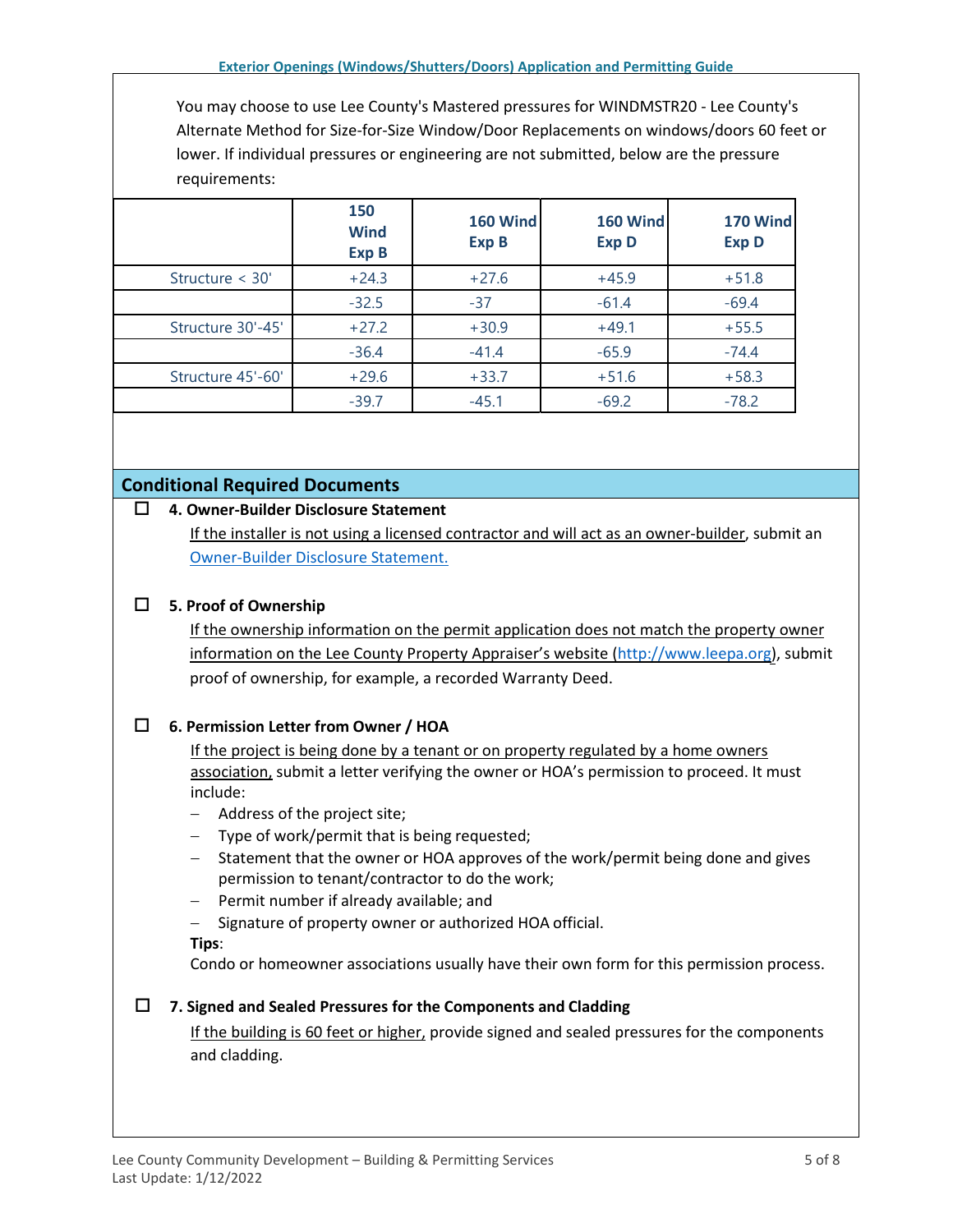### **8. Custom Windows System Letter**

If the project is replacing acrylic/vinyl panels size-for-size on existing mobile homes or existing vinyl rooms, provide a letter from the window supplier to applicant.

### **9. Historical Architectural Review.**

If the project is within a Historic District or is a Designated Historic Property, follow the regulations for [Designated Historic Districts](https://www.leegov.com/dcd/planning/hp/histdistricts) on the Lee County website. Please contact [DCDHistoric@leegov.com](mailto:DCDHistoric@leegov.com) if you have questions.

### **10. Notice of Commencement**

If project value is \$2,500 or more, submit the complete[d Notice of Commencement](https://www.leegov.com/dcd/PermittingDocs/NoticeofCommencement.pdf) to the Lee County Clerk of Court to provide notice that improvement will be made to a real property. **Permit cannot be issued until this notice is recorded with the Lee County Clerk of Court. Tip:** Complete this as soon as possible; the lack of a Notice of Commencement submission commonly holds up issuance of the permit.

## <span id="page-5-0"></span>**4. Understand the Review Process and Track Your Application Completeness Check**

When the application package is first received, it is reviewed for completeness to determine that the general application is complete and that all required documents, signatures, and seals are attached. If the package is incomplete, the applicant must provide missing information before the application package can be forwarded for review.

### **Application Review**

Complete applications are forwarded to multiple functional areas for review.

- eConnect applications can be reviewed simultaneously by the required reviewers.
- Paper applications are reviewed by one person at a time and must be physically handed off among the required reviewers.

Applicants can us[e eConnect](https://accelaaca.leegov.com/aca/) at any time to track the progress of the application record through the process, for both Electronic and Paper submittals.

**eConnect Instructions:** Search for your permit application using *My Records*, the *Global Search* or the *Search Applications* under the *Permitting* menu. Click on the record number for your permit application to see the Records Status, Conditions and Record Details.

### **Notice of Rejection**

If applicable, the final reviewer consolidates all comments and an email notice is sent to the applicant.

**Rejection Notice:** A rejection notice will be sent to the applicant with specific points of failure that must be corrected and resubmitted for approval. Applicants have 30 days to address the points of failure and to resubmit information and documentation. A cover letter addressing the points of failure is required with the resubmittal.

• **Resubmitting an Application via eConnect:** To update the required information and to ensure correct versioning in eConnect, **attachments that are resubmitted should have the same file name as the original.**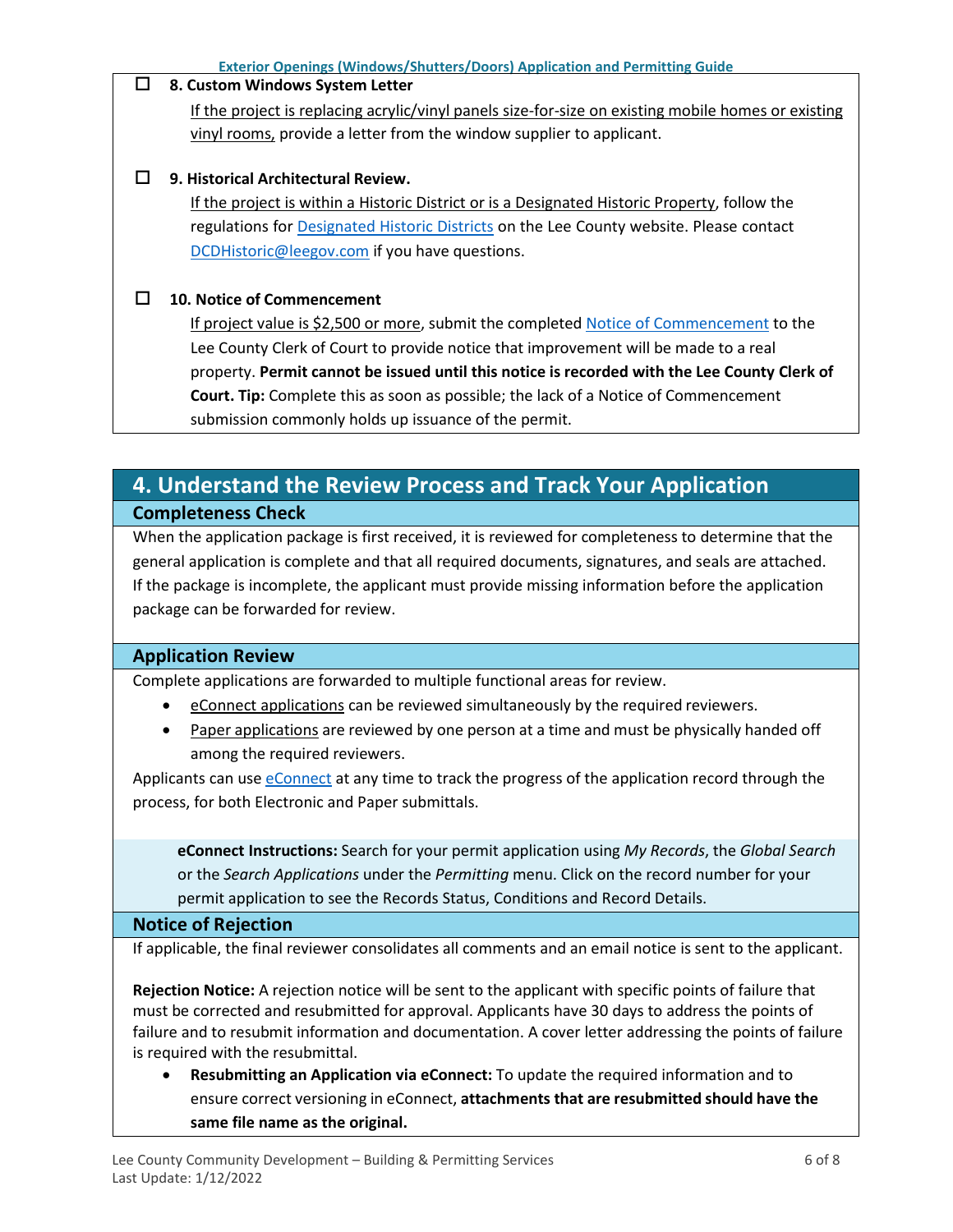**Exterior Openings (Windows/Shutters/Doors) Application and Permitting Guide**

• **Resubmitting a Paper Application:** Bring updated documentation to the first floor of the Lee County Public Works Building, 1500 Monroe St., Fort Myers, FL 33901.

### **Notice of Approval**

**File Verification - Notification**: Staff completes a final document review to determine any outstanding documents and invoice all applicable fees. The "Ready Sheet" outlining outstanding fees and required documents is emailed to the applicant.

## <span id="page-6-0"></span>**5. Receive Your Permit**

Applicants who applied electronically may access their permit(s) and approved plans from [eConnect.](https://accelaaca.leegov.com/aca/)

**eConnect Instructions:** Search for your permit application using *My Records*, the *Global Search*  or the *Search Applications u*nder the *Permitting* menu. Click on the record number for your permit application, and select *Attachments.* All documents will be listed. Choose the *Actions* drop-down to review document details. Click on the document name to open or save.

For Paper Applications: The permit and approved plans are issued in person at the Lee County Public Works Building, 1500 Monroe St., Fort Myers, FL 33901.

Note: Owner-Builders are required by Florida Statute to **personally appear** at the Lee County Public Works Building, 1500 Monroe St., Fort Myers, FL 33901 to sign for the building permit regardless of how it was submitted.

Issued permits must pass at least one inspection within 180 days from issuance or the permit will expire.

## <span id="page-6-1"></span>**6. Pay Your Fee(s)**

All payments must be received prior to scheduling an inspection.

### **Payment Options:**

- Make payments through [eConnect](https://accelaaca.leegov.com/aca/)
- Deliver the payment in person to the Lee County Public Works Building, 1500 Monroe St., Fort Myers, FL 33901
- Make a credit card payment by phone, 239-533-8997, option  $*$ .

**Cash is not accepted**; please pay by credit/debit card, check, eCheck, or money order.

**eConnect Instructions:** Search for your permit application using *My Records*, the *Global Search,* or the *Search Applications* under the *Permitting* menu. Click on the record number for your permit application, select the menu option for *Payments* >> *Fees,* then click *Pay Fees*  button, review fees, select *Continue Application*, enter your payment information and click *Submit Payment*.